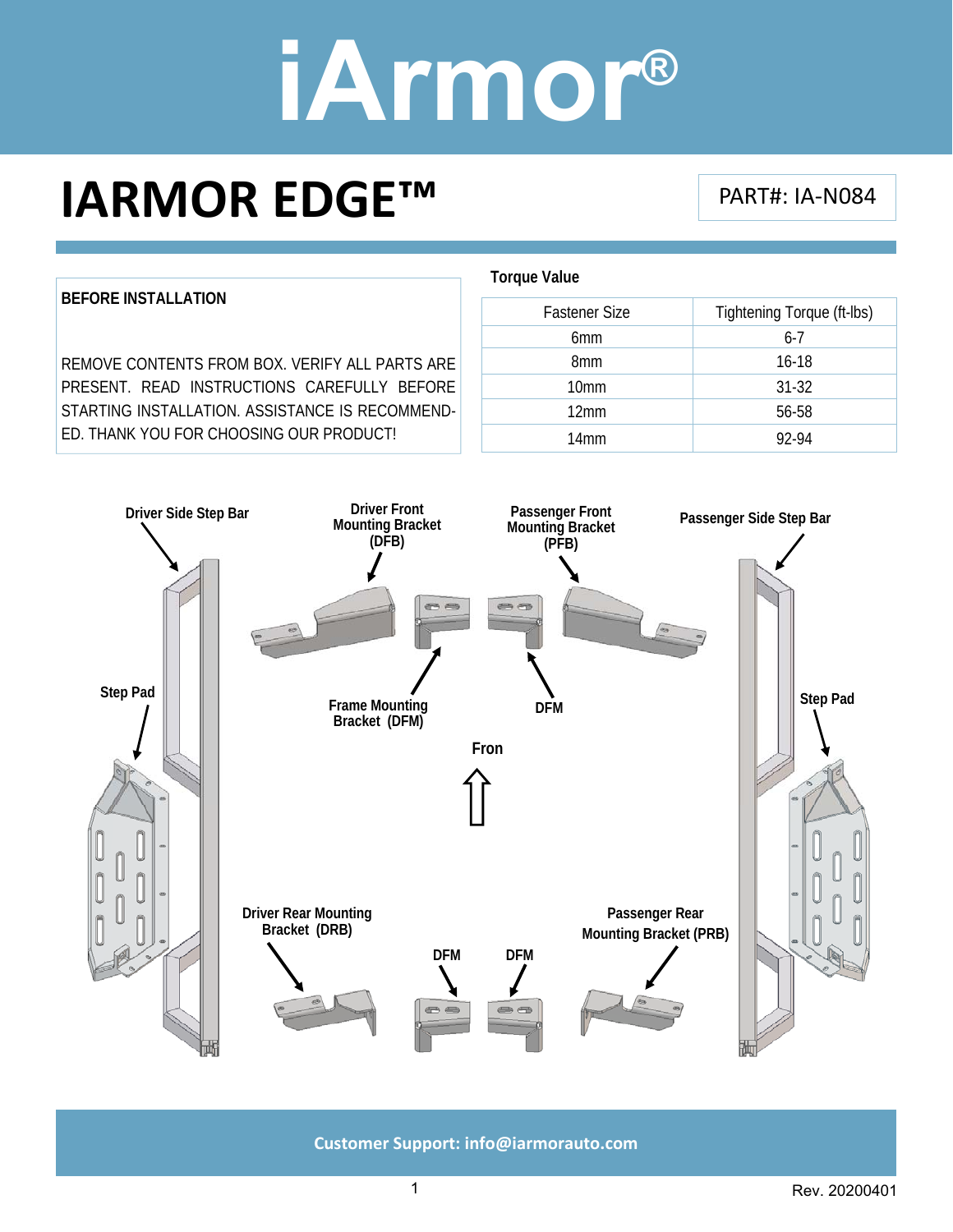

**(8) M6X1-20 T-Bolts (8) M6 Flat Washers (8) M6 Nylon Lock Nuts** 

**The instruction here is for your reference only. We strongly recommend the professional installer for best result. We are not responsible for any damage caused by the installation**.

#### **STEP 1**

Install the Step Pads onto the step bars with (16) M6X1-20 T-Bolts, (16) M6 Flat Washers, (16) M6 Nylon Lock Nuts and (4) M6X1-20 Flat Sunk Head Bolts.







**Customer Support: info@iarmorauto.com**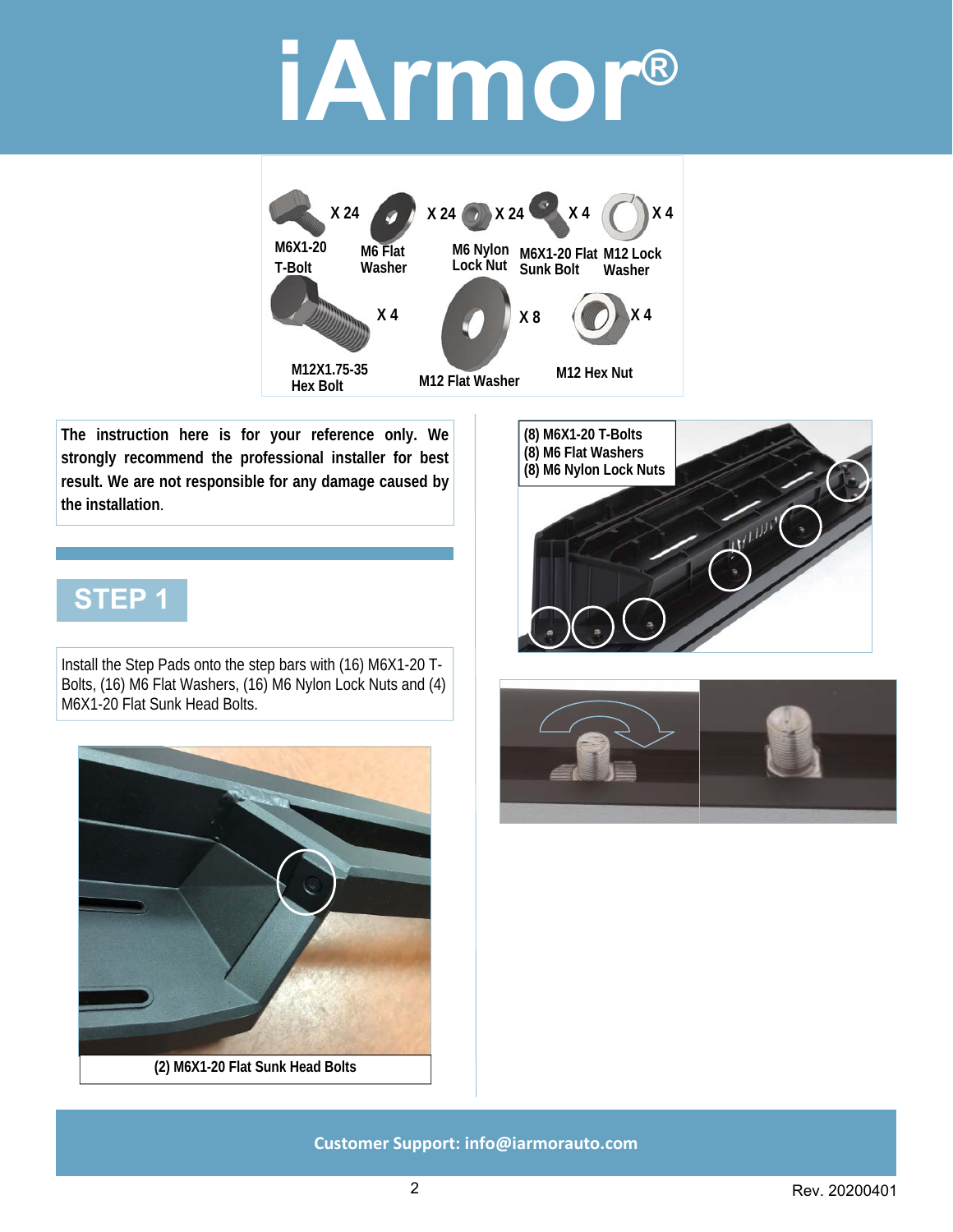#### **STEP 2**

Start installation toward the front of the driver side of the vehicle. Remove the factory body mount bolt **(Fig 1)**. Select (1) Frame Mounting Bracket (DFM). Insert the factory body mount bolt through the appropriate slot, the rubber bushing and back into the vehicle. NOTE: Do not remove the rubber bushing. The Mounting Bracket will install over the rubber bushing. **IMPORTANT:** The Brackets are equipped with (2) mounting slots. Determine correct model year for proper installation **(Fig 2-3)**. **Note:** 

- a. 1987 1995 Vehicles: Use the inner slot. Do not tighten hardware at this time.
- b. 1997 2006 Vehicles: Use the outer slot closer to the bend in the Bracket. Do not tighten hardware at this time.





#### **STEP 3**

Select (1) Driver Front Mounting Bracket **(DFB)**, attach to the frame mounting bracket with (1) M12X1.75-35 Hex Bolt,(2) M12 Flat Washers,(1) M12 Lock Washer and (1) M12 Hex Nut **(Fig 4)**.

**Customer Support: info@iarmorauto.com**